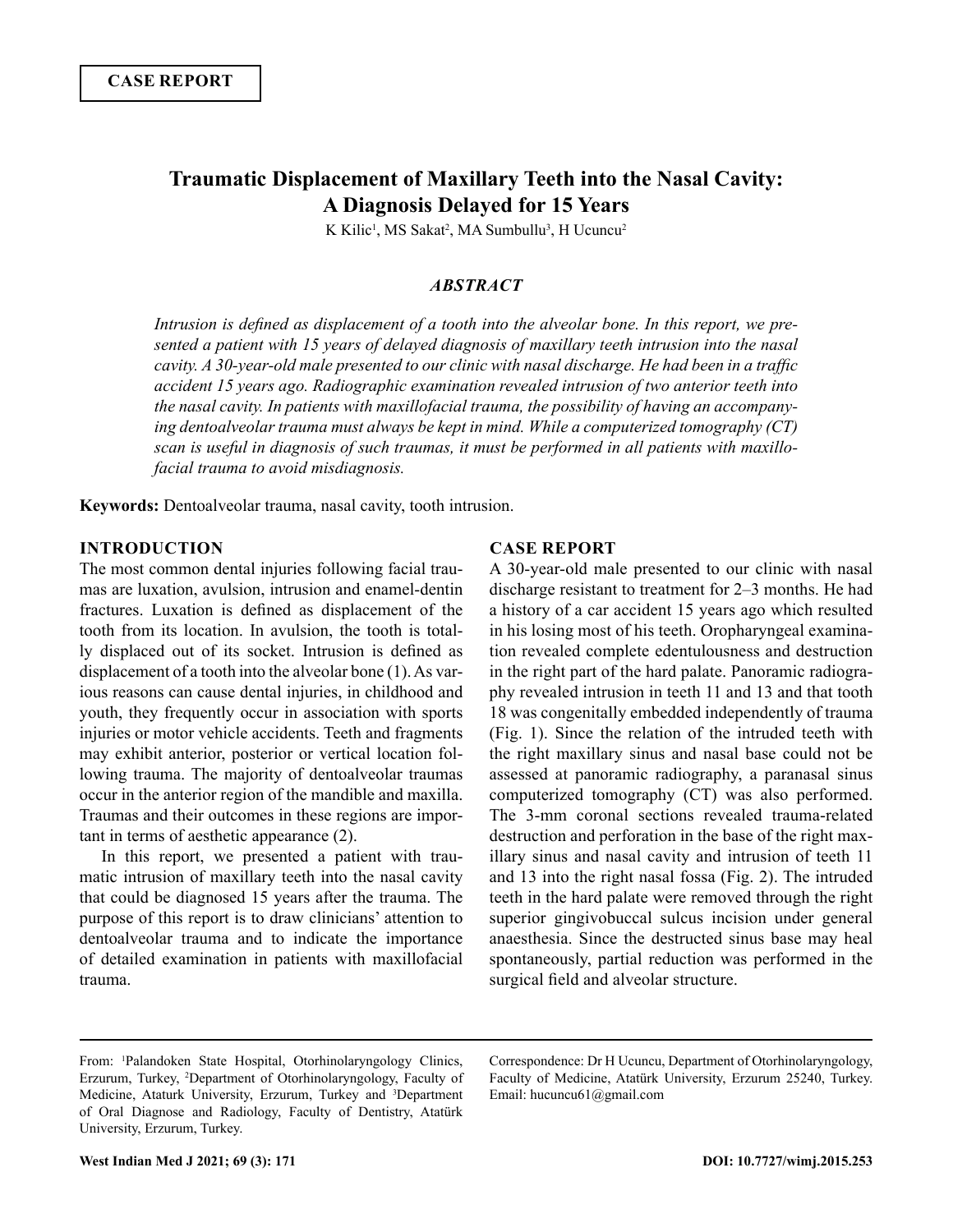

Fig. 1: Panoramic radiography revealed intrusion in teeth 11 and 13.



Fig. 2: Coronal CT revealed trauma-related destruction and perforation in the base of right maxillary sinus and nasal cavity and intrusion of teeth 11 and 13.

#### **DISCUSSION**

Intrusive luxation or intrusion is defined as displacement of the teeth further towards the interior from its socket inside the alveolar bone, and is generally seen in maxillary teeth. The maxillary central incisors are most susceptible to trauma and are present in 80% of all dental injuries (3). This kind of injury accompanies fracture or complete fragmentation of the tooth socket, thus constituting dislocation following the tooth axis. It is regarded as a serious dental injury which is difficult to treat (4).

The incidence of intrusion is highest between the ages of 1 and 3 years. Avulsion injuries are more common after the age of 4 years (5). This may be attributed to primary teeth root development, physiological shortening of the root with resorption and bone morphology. Bone marrow cavities are wider than those in adults, and the bone is more elastic (5). In literature, adults have been reported to be more predisposed to bone fractures, while adolescents to dentoalveolar traumas (6). Intrusion accidents into the nasal cavity involving permanent teeth are rare (7). In this case, we reported a patient who had a dentoalveolar trauma associated with a traffic accident at the age of 15 years and a rare intrusion of two maxillary teeth into nasal cavity.

The diagnosis of the disease depends on radiological examinations. Plain radiography is economical and requires less radiation, but CT and cone beam CT (CBCT), which provide the highest level of anatomical visualization, have replaced plain radiography as initial radiography in patients with trauma (8). It is impossible to accurately estimate the boundaries of fractures in plain radiographs because of superimpositions of structures (9). In addition to eliminating superimpositions, advanced imaging techniques such as CT and CBCT also permit imaging in the axial, coronal and sagittal planes. CT and CBCT should, therefore, be routinely used in radiological diagnosis in all trauma cases exhibiting intrusion into anatomical structures in the oral and maxillofacial regions.

Existing treatment strategies in intrusion injury consist of retracting the tooth to its primary position and waiting (passive repositioning), emergency surgical repositioning and restoring the tooth to its former position using orthodontic methods (active repositioning). Spontaneous repositioning is the treatment choice for permanent teeth with incomplete root formation with minor or moderate intrusion. Surgical reconstruction is required in cases of intrusion that is deeper or reaches the nasal cavity. When none of these are possible, or in severe cases exhibiting fracture in the tooth, extraction of the tooth or teeth concerned (10) is recommended. In our case, the intruded teeth located secondarily in the hard palate were extracted and the area was surgically restored.

#### **CONCLUSION**

In patients with maxillofacial trauma, the possibility to have an accompanying dentoalveolar trauma must always be kept in mind. Because CT is useful in diagnosis of such traumas, it must be performed in all patients with maxillofacial trauma to avoid misdiagnosis.